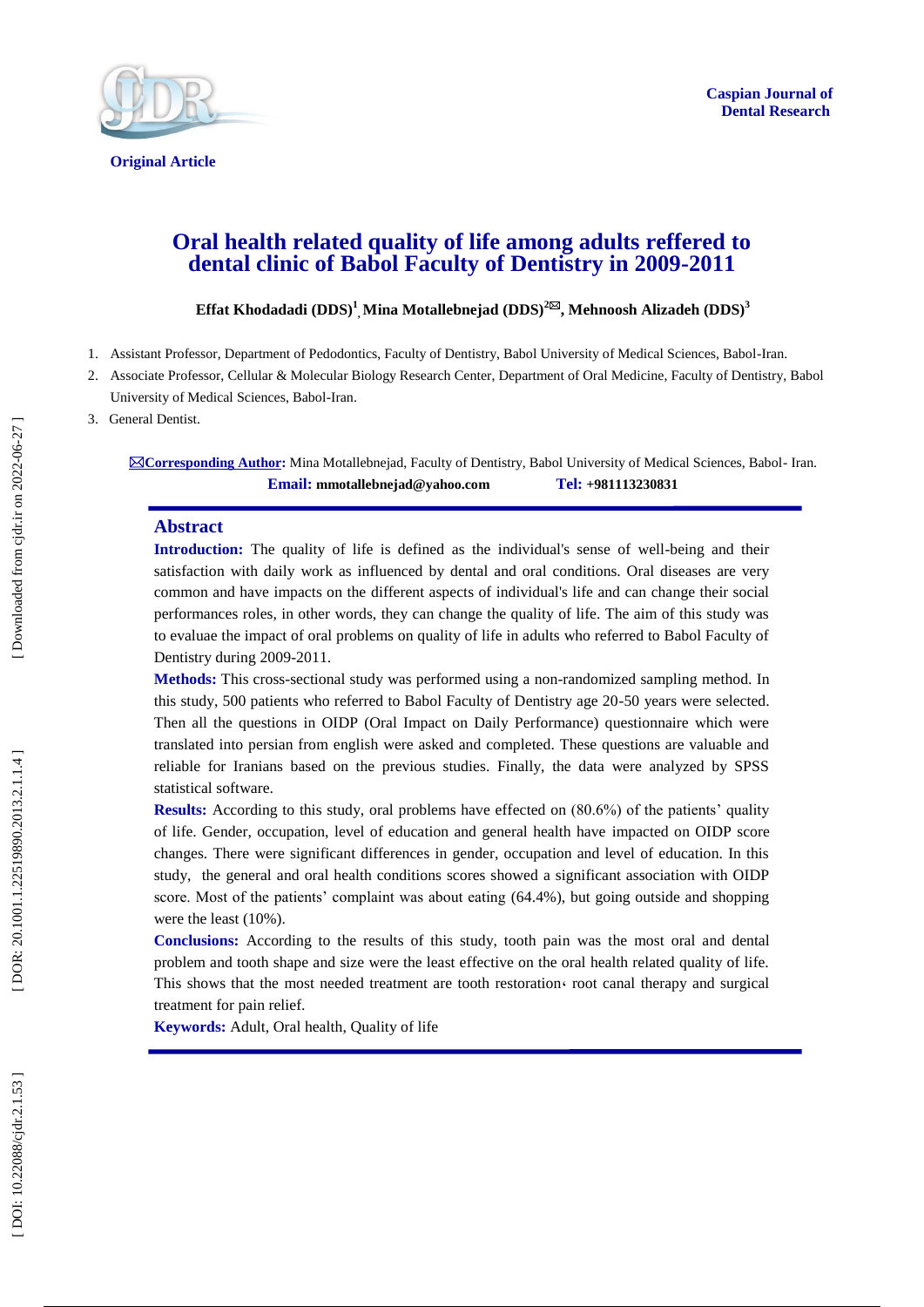

# **چکیده**

<mark>مقدمه:</mark> کیفیت زندگی در واقع احساس سلامتی و رضایت فرد از عملکردهای روزانهٔ زندگی میباشد که به وسیلهٔ شرایط دهان و دندان، تحت تأثیر قرار میگیرد. بیماریهای دهان بسیار شایعاند و روی جنبههای مختلف زندگی افراد اثر میگذارند و باعث تغییر در انجام فعالیت ها و ایفای نقش اجتماعی و به عبارتی تغییر در کیفیت زندگی افراد میشوند. هدف از اين مطالعه، بررسی کيفيت زندگی بالغين مبتلا بِه مشکلات دهانی مراجعه کننده بِه دانشکده دندانپزشکی بابل در سال 98–1399 بَد.

**مواد و روش ها:** اين مطالعه به صورت مقطعي با روش نمونه گيرى غير احتمالي–اسان انجام گرفت. جهت انجام اين طرح ۵۰۰ نفر از بيماران مراجعه کننده به دانشکدهٔ دندانپزشکی بابل که سن آنها بين ۲۰ تا ۵۰ سال بود، انتخاب شدند. سپس سؤالات پرسشنامه (OIDP(Oral Impact on Daily Performance که از روی نمونه انگلیسی، به فارسی ترجمه شده است و بر اساس بررسیِهای گذشته برای جمعیت ایران دارای ارزش و قابل اعتماد است، پرسیده شده و تکمیل گردید. سرانجام دادهها جمع آوری و توسط آزمون های أماری ANOVA، Chi-Square، وT-Test و نرم افزار SPSS آنالیز گردید.

**یافته ها:** بر طبق این مطالعه، کیفیت زندگی در ۸۰/۶ درصد از بیماران مراجعه کننده به دانشکده دندانپزشکی بابل تحت تأثیر مشکلات دهان و دندان قزار گرفته بود. از نظر جنسیت، زنان کیفیت زندگی پائین تری نسبت به مردان داشته واز نظر شغل و ميزان تحصيلات گروه خانه دار يا بيكار با تحصيلات ابتدائي کيفيت زندگي پائين تري نسبت به ساير گروه ها داشتند. میانگین نمره OIDP در افراد با اظهار سلامت عمومی و سلامت دهان ضعیف، بالاتر بود که بطور معنی داری کیفیت زندگی پائین تری نسبت بِه سایر گروه ها داشتند. بیش ترین شکایت بیماران در مورد غذا خوردن (۶۴/۴٪) و کم ترين شکايت مربوط به بيرون رفتن از منزل و خريد کردن (١٠٪) بود.

**نتيجهگيري:** بر طبق نتايج اين مطالعه، بيش ترين مشکلات دهان و دندان تأثيرگذار، درد دندان و کم ترين آن، شکل و سايز دندان بود. اين بيانگر آن است که بيش ترين نياز درماني، ترميم و معالجهٔ ريشه و درمان هاي جراحي جهت تسکين درد مىباشد.

**واژ گان کلیدی:** بزرگسالان، سلامت دهان، کیفیت زندگی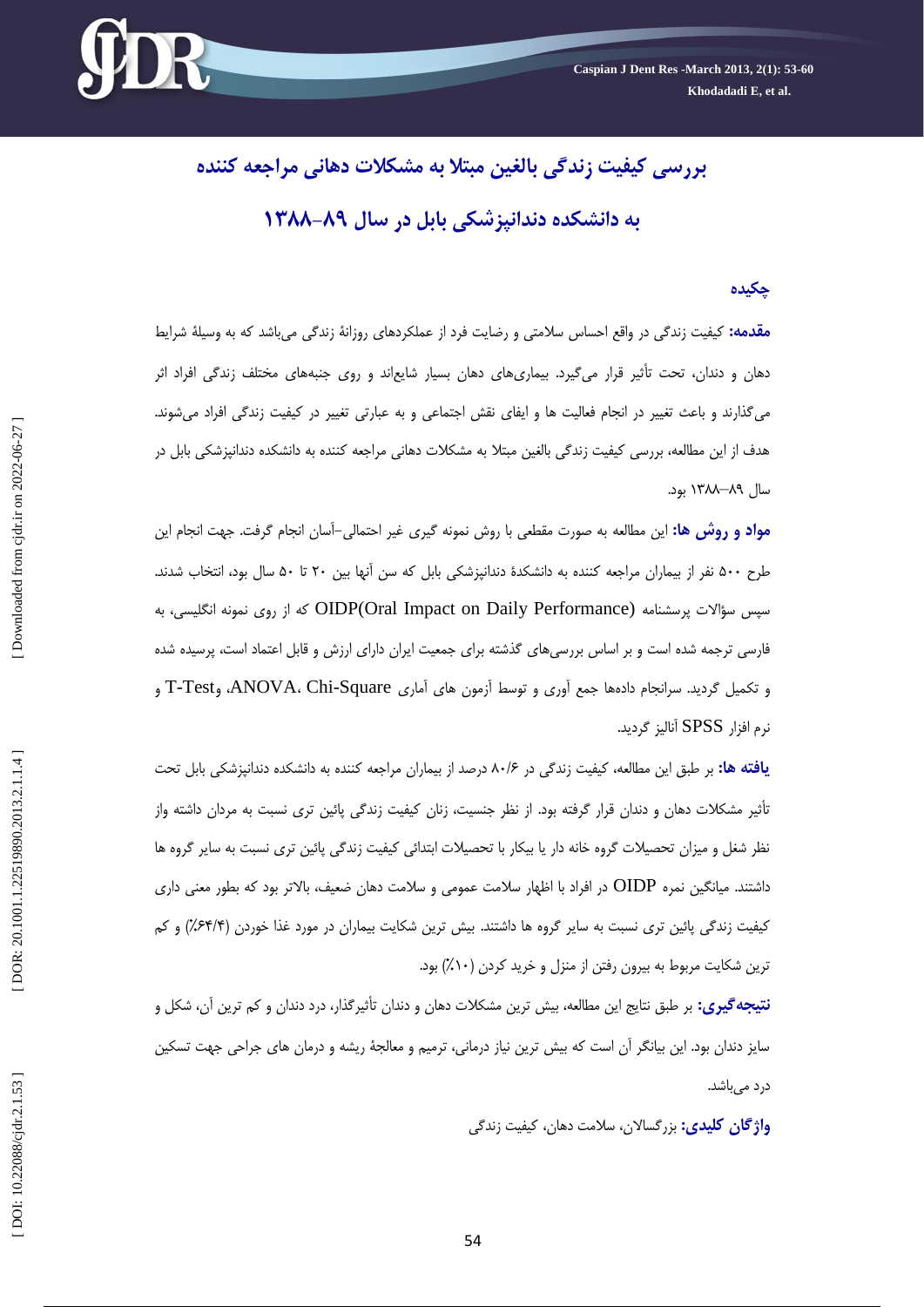

The term quality of life (QOL) refers to the general well -being of individuals and societies. The concept of HRQ O L acknowledges the impacts of health and diseases on individuals` lives (1). It aims to assess the impact of diseases or treatments on individuals` lives, even the un -attended treatment needs of patients (2). Oral health is a standard of health of the oral and related tissues that enables an individual to eat, speak and socialize without active disease, discomfort or embarrassment which contributes to general well -being (3).

Oral diseases are usually assessed with DMF and CPITD Indexes, which can show the clinical functions, current or previous diseases and treatment needs, but they cannot show the functional and psychosocial impacts of oral disorders (4).

Oral diseases and their complications can affect individuals` lives. 'Oral Health -Related Quality of Life' (OH - Q OL), emphasizes the impact of oral diseases and disorders on an individual's functioning and psychosocial well -being. such indexes are mainly used for describing which oral diseases can affect and change the individual`s behavior, functions or social performances (5).

To assess the impact of oral diseases on quality of life, OIDP (Oral Impact on Daily Performance) questionnaire has been suggested. OIDP was first used in England in 2001 (6). OIDP is a professional index and helps to assess the impact of oral diseases on the daily performances of individuals. This index is used for studying stomatognathic diseases in adults and teenagers. It also assesses the adults` self - expressed needs helping the programming for the adult population (7).

Dorri et al. (8) , assessed the OIDP index in Persian. Dorri in his pilot study used easy sampling for 48 Iranian adult employees aged 20 -40 years in Mashhad. In his major study, he assessed 285 adult employees aged 20 -50 years in Mashhad according to the Persian version. He concluded that 64.9% of the study population, had at least one oral condition which could affect their quality of life, mostly eating, sleeping, relaxing and job related issues.

It was concluded that OIDP in adult employee population in Iran is perpetuated and accurate. The aim of this study was to evaluate the oral health related quality of life and the most effective factors on individual`s life. It could help us improve the quality of life by knowing the treatment needs.

# **Method s**

The study was a cross -sectional and easy sampling method survey on 500 patients aged 30 -50 years with no sex preference, referred to Babol Faculty of Dentistry. First, the aim of the study was to explain the evaluation method to them. Then they were asked to specify their age, sex, occupation, education and living city.

The English version of OIDP questionnaire was linguistically translated to the Persian version (8). It only took 20 minutes to fill out the questionnaire. There were questions about every person`s main daily schedule; such as: eating, talking, brushing teeth, light physical and outdoor activities, relaxing, smiling, sleeping, emotional stability, enjoyable social communications and the ability of handling their own profession.

There were qualitative and quantitative answers to these questions. Then**,** the impact of each mentioned function was related to various oral health conditions such as toothache, missing tooth , oral malodor etc. The score in each function was represented as OIDP scores. (Performance Score=Severity Score Frequency Score).

The individuals were asked about their self perceived oral health, general heath and also oral pain in past six months. After gathering the data, the data were transferred into SPSS and analy zed by Chi - Square, T -test and ANOVA tests and Pearson's Correlation Coefficient.

#### **Results**

In In this survey, 500 patients who referred to Babol Faculty of Dentistry were evaluated. There were 219 males (43.8%) and 281 females (56.2%). The average age was  $33.87 \pm 9.33$  years (20-50). The average age of men and women was 34.04±9.11 and  $33.73\pm9.5$  respectively.

OIDP scores were calculated to evaluate quality of life. The average OIDP in the sample group was  $26.15\pm33.15$  with a median of 15. OIDP in women was 30.27±35.79 (median=16) and in men was 20.86±28.65 (median=9) p=0.002. It meant that women had a lower

55

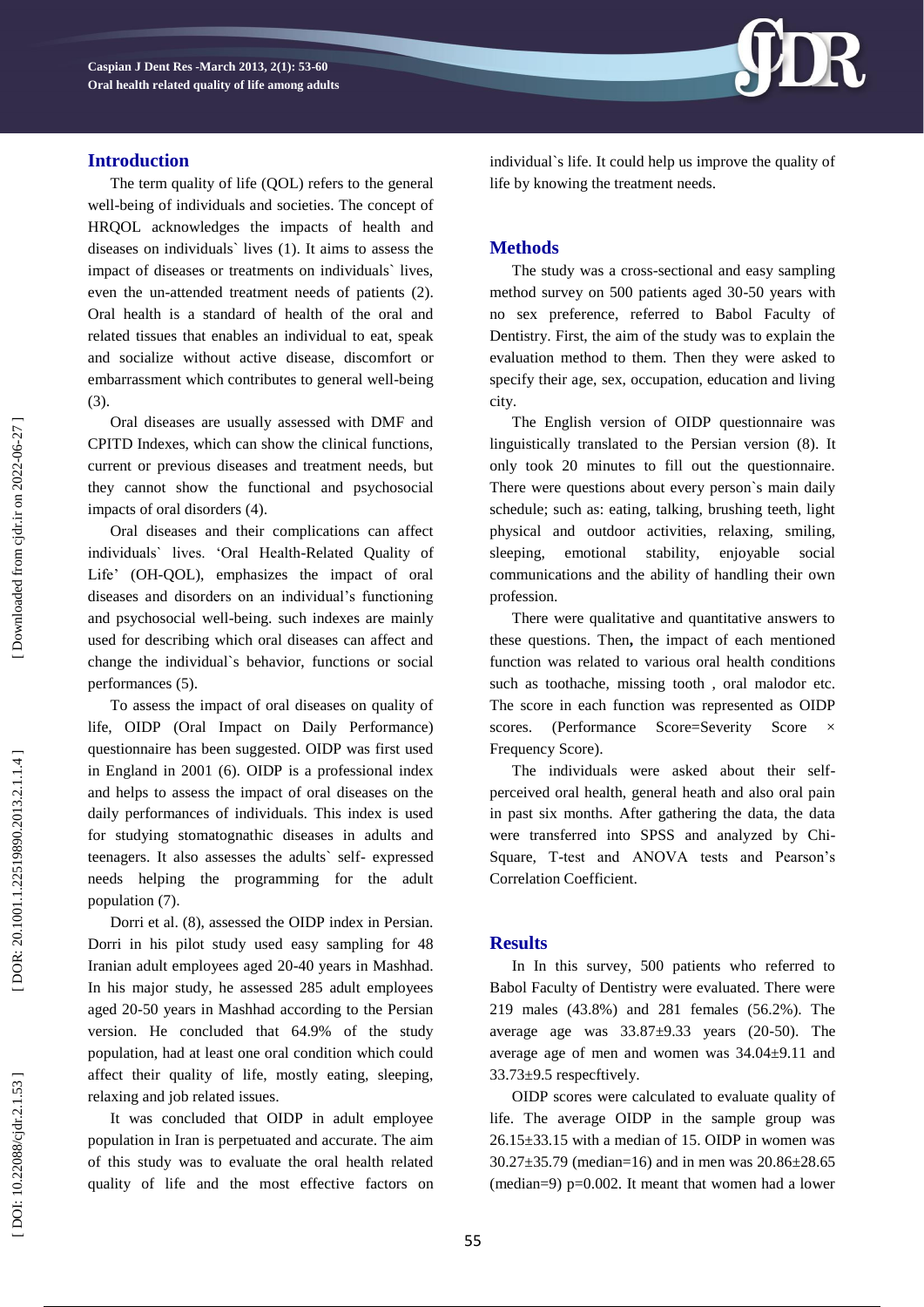quality of life compared to men. According to table 1, most patients had problems in "eating" (64.4%).

R

There were less number of patients who had problems with "shopping and outdoor activities" (10%) and "light physical activities" (11.4%). In the fields of "sleeping", "social communications" and "job related activities", men had more problems than women but in "smiling", it was converse. There were no statistically significant differences between the patients with/without problems in "sleeping", "relaxing", "enjoying social communications" and "job -related activities" ( p<0.005).

| <b>Function</b>                                               | <b>Problem</b><br>(%) |            | P value<br>(%) | <b>Sex</b>                     | <b>Prevalence</b><br>(%)         | <b>OIDP</b><br><b>Mean</b> ±SD |  |
|---------------------------------------------------------------|-----------------------|------------|----------------|--------------------------------|----------------------------------|--------------------------------|--|
| Eating                                                        | Yes                   | 322 (64.4) | 0.059          | F<br>M<br>F                    | 191 (68)<br>131 (59.8)<br>90(32) | $6.13 \pm 7.39$                |  |
|                                                               | N <sub>o</sub>        | 178 (35.6) |                | M                              | 88 (40.2)                        |                                |  |
| Talking                                                       | Yes                   | 83 (16.6)  | 0.07           | F<br>M<br>$\mathbf{F}$         | 54 (19.2)<br>29 (13.2)           | $1.69{\pm}4.84$                |  |
|                                                               | No                    | 417 (83.4) |                | M                              | 227 (80.8)<br>190 (86.8)         |                                |  |
| <b>Brushing teeth</b><br>& dentures                           | Yes                   | 134(26.8)  | 0.45           | F<br>M                         | 79(28.1)<br>55(25.1)             | $2.73 \pm 5.97$                |  |
|                                                               | N <sub>o</sub>        | 366 (73.2) |                | F<br>M                         | 202 (71.9)<br>164 (74.9)         |                                |  |
| Light physical<br>activity                                    | Yes                   | 57(11.4)   | 0.40           | F<br>M                         | 35(12.5)<br>22(10)               | $1.14 \pm 4.05$                |  |
|                                                               | No                    | 443 (88.6) |                | $\mathbf{F}$<br>M              | 246 (87.5)<br>197 (90)           |                                |  |
| Shopping &<br>outdoor activities                              | Yes                   | 50(10)     |                | F<br>M                         | 30(10.7)<br>20(9.1)              | $0.82 \pm 3.17$                |  |
|                                                               | No                    | 450 (90)   | 0.56           | F<br>M                         | 251 (89.3)<br>199 (90.9)         |                                |  |
| Sleeping                                                      | Yes                   | 137 (27.4) | 0.02           | F<br>$\mathbf M$               | 66(23.5)<br>71 (32.4)            | $2.31 \pm 5.13$                |  |
|                                                               | No                    | 363 (72.6) |                | $\mathbf{F}$<br>M              | 215 (76.5)<br>148 (67.6)         |                                |  |
| Relaxing                                                      | Yes                   | 94 (18.8)  |                | F                              | 49 (17.4)                        | $1.46 \pm 4.12$                |  |
|                                                               | N <sub>o</sub>        | 406 (81.2) | 0.37           | M<br>F                         | 45(20.5)<br>232 (82.6)           |                                |  |
| Smiling,<br>laughing                                          | Yes                   | 123(24.6)  |                | M<br>$\mathbf{F}$              | 174 (79.5)<br>84 (29.9)          | $2.95 \pm 6.12$                |  |
|                                                               | No                    | 377 (75.4) | 0.002          | $\mathbf M$<br>F               | 39 (17.8)<br>197 (70.1)          |                                |  |
|                                                               | Yes                   | 154 (30.8) |                | $\mathbf M$<br>F               | 180 (82.2)<br>88(31.3)           |                                |  |
| Emotional<br>situations<br>Enjoyable social<br>communications |                       |            | 0.77           | M<br>$\mathbf F$               | 66(30.1)<br>193 (68.7)           | $3.21 \pm 6.27$                |  |
|                                                               | No                    | 346 (69.2) |                | M<br>F                         | 153 (69.9)<br>43 (15.3)          |                                |  |
|                                                               | Yes                   | 94 (18.8)  | 0.02           | M<br>$\boldsymbol{\mathrm{F}}$ | 51(23.3)<br>238 (84.7)           | $2.33 \pm 5.59$                |  |
|                                                               | No                    | 406(81.2)  |                | M<br>$\mathbf F$               | 168 (76.7)                       |                                |  |
| Job related-                                                  | Yes                   | 73 (14.6)  | < 0.000        | M                              | 25(8.9)<br>48 (21.9)             | $1.35 \pm 4.22$                |  |
| activities                                                    | N <sub>o</sub>        | 427 (85.4) | 1              | $\mathbf F$<br>M               | 256 (91.1)<br>171 (78.1)         |                                |  |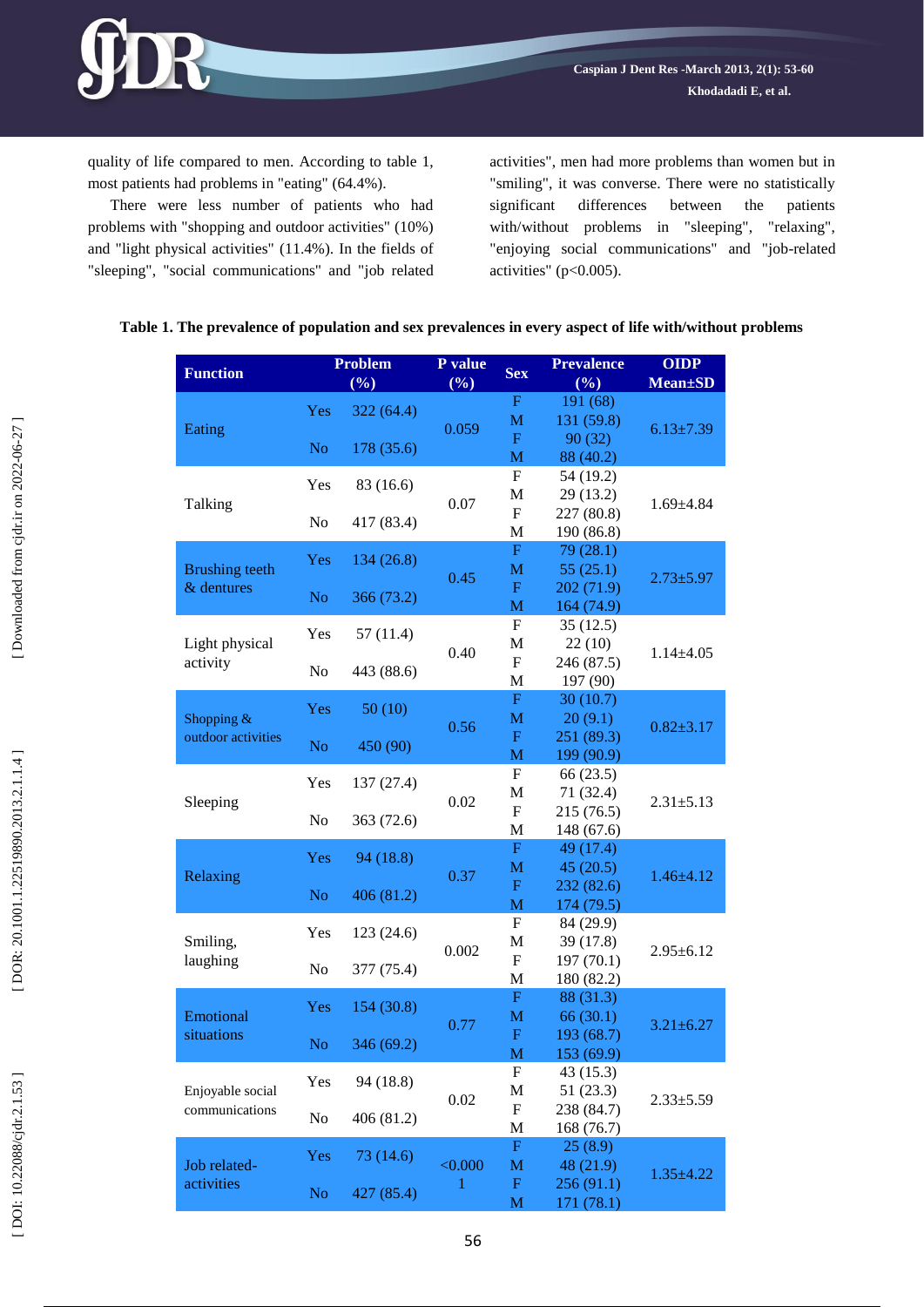

Regarding "intensity ", women had more problems in "eating"  $(p<0.0001)$  and "speaking"  $(p=0.001)$ . About "sleeping" ( p<0.0001), men expressed it as a "slightly unimportant" problem more than women, but women expressed it as a "slightly intense" problem more than men. The "intensity" of "relaxing" (p=0.02) and "job -related activities" ( p<0.0001) problems were more in men than women.

"Tooth pain" was the most significant dental and oral complications reported in all the functions: (eating 37.22%), (brushing 29.21%), (light physical activities 64.61%), (shopping and outdoor activities 63.79%), (sleeping 71.24%), (relaxing 66.08%) and (emotional situations 53.22%).

Tooth pain (22.22%) and tooth extractions (20.20%) were the most problem while speaking. The most significant problems while "smiling" were found to be caused by the "tooth position" (17.8%), "tooth caries" (15.75%) and **"**missing teeth " (15.06%); however, in the case of face -to -face speaking the problem is the "halitosis" (22.77%).

The least significant problems with "eating" were the "tooth position" and "orthodontic appliances" (0.22%). The least significant problem with "speaking", was maxillofacial malformations (1.01%). The least significant problems with "brushing" were maxillofacial malformations, dental calculus and orthodontic appliances (0.56%).

The least significant problems with "light physical activities" were dental calculus, gingival bleeding, missing tee h and tooth fractures (3.07%). The least problems with "shopping and outdoor activities" were the size, shape and position of teeth (1.72%). The least significant problems with "sleeping" were dental sensivity and orthodontic appliances (0.65%). The least significant problem with "relaxing" was gingival swelling (90.86%). The least significant problems with



"smiling" were halitosis, maxillofacial malformations and denture instability (0.68%).

The least significant problems with "emotional situations" were teeth position and denture instability (0.53%). The least significant problem with "social communications" was gingival bleeding (1.85%). The least significant problems with "job -related activities" were missing teeth (1.17%), gingival bleeding, halitosis and denture instability (2.35%).

According to table 2 the mean score and standard deviation of OIDP has a significant relation with education, occupation, general health and oral health. There was a perfect positive association between age and the different OIDP scores in "eating" (r=0.141 , p=0.002), talking" (r=0.121 , p=0.007), "light physical activities" (r=0.092 , p=0.04), "relaxing" (r=0.093 , p=0.038), "social communications" (r=0.153 , p=0.001).

Regarding DMFT score, there was a perfect positive association between total OIDP score (r=0.17 , p<0.0001) and "eating" (r=0.157 , p<0.0001), "talking" (r=0.208 , p<0.0001), "light physical activities"  $(r=0.123, p=0.006)$ , "shopping and outdoor activities"  $(r=0.12, p=0.007)$ , "sleeping"  $(r=0.106, p=0.018)$ , "emotional situations"  $(r=0.139, p=0.002)$ , "social communications" ( $r=0.09$ ,  $p=0.044$ ).

There was a perfect negative association in some behavioral contacts, between total OIDP score  $(p<0.0001, r=-0.202)$  and "eating" ( $p=0.016, r=-0.107$ ), "talking"  $(p<0.0001, r=$ "light physical activities" (p<0.0001 , r= "shopping and outdoor activities" (p<0.0001, r=-0.191), "sleeping"  $(p=0.033, r=0.095)$ , "relaxing"  $(p=0.013, r=0.111)$ , "smiling" (p<0.0001 , r= -0.173), and social communications" ( $p=0.001$ ,  $r=-0.144$ ).

Regarding the number of empty anterior spaces, there was a perfect positive association between the total OIDP  $(r=0.115, p=0.01)$  and "eating"  $(r=0.097, p=0.01)$ p=0.029), talking (r=0.281 , p<0.0001), "shopping and outdoor activities"  $(r=0.145, p=0.001)$  and "smiling"  $(r=0.139, p=0.002)$ .

According to Tukey test there are significant difference between un -occupied and housekeepers and students (p=0.036) and employees (p=0.004), primary and PhD education (p=0.001) and excellent and poor oral health  $(p<0.001)$  (table 2). According to table 3, there was a significant relation between the mean and standard deviation of OIDP score and restorative, surgery and prosthetic treatment needs.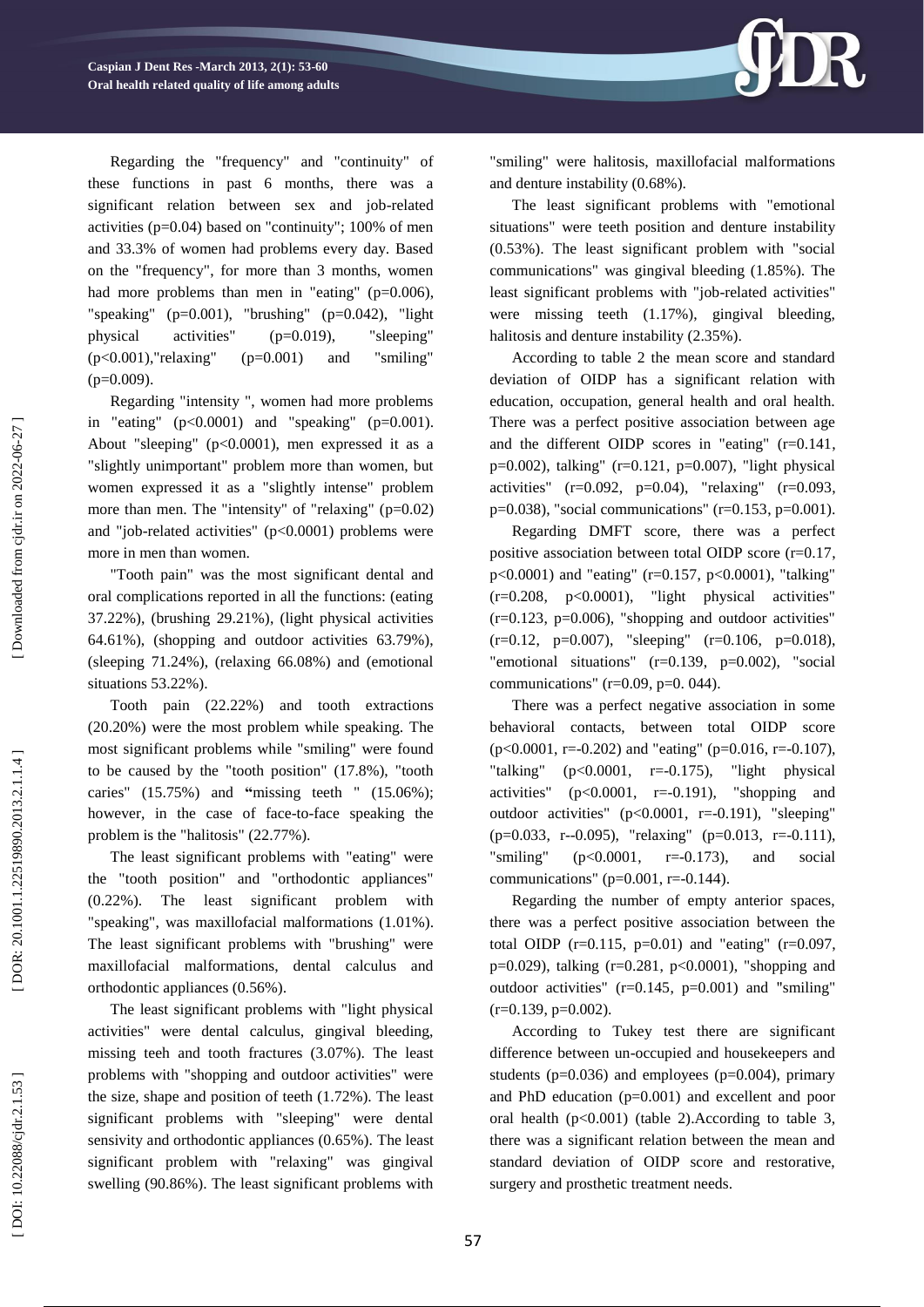|                   | <b>OIDP</b>                  |               |                   |                |                |  |
|-------------------|------------------------------|---------------|-------------------|----------------|----------------|--|
| <b>Variable</b>   |                              | <b>Number</b> | $Mean \pm SD$     | <b>Median</b>  | <b>P</b> value |  |
| occupation        | Unoccupied or<br>housekeeper | 186           | $32.76 \pm 39.15$ | 16             | 0.003          |  |
|                   | <b>Student</b>               | 84            | $22.04 + 24.91$   | 12.5           |                |  |
|                   | Employee                     | 230           | $22.3 \pm 29.59$  | 10             |                |  |
| education         | Primary                      | 91            | $36.32 \pm 47.37$ | 16             | 0.006          |  |
|                   | Secondary                    | 64            | $24.1 \pm 30.59$  | 15             |                |  |
|                   | Post-secondary               | 172           | $26.2 \pm 29.58$  | 15             |                |  |
|                   | Associate's degree           | 39            | $29.94 + 31.29$   | 15             |                |  |
|                   | <b>Bachelor</b>              | 101           | $17.78 \pm 21.66$ | 12             |                |  |
|                   | PhD                          | 33            | $22.9 \pm 33.66$  | 10             |                |  |
|                   | Excellent                    | 150           | $18.84 + 23.84$   | 9              |                |  |
| General<br>health | Very good                    | 22            | $23.31 \pm 32.42$ | 10             | 0.005          |  |
|                   | Good                         | 208           | $27.83 \pm 35.04$ | 15             |                |  |
|                   | Fair                         | 103           | $31.3 \pm 34.27$  | 20             |                |  |
|                   | Poor                         | 17            | $42.64 \pm 56.78$ | 12             |                |  |
| Oral<br>health    | Excellent                    | 40            | $9.73 \pm 71.13$  | $\overline{4}$ | < 0.0001       |  |
|                   | Very good                    | 12            | $19.25 \pm 20.63$ | 11             |                |  |
|                   | Good                         | 178           | $22.1 \pm 27.34$  | 15             |                |  |
|                   | Fair                         | 164           | $24.95 \pm 33.91$ | 15             |                |  |
|                   | Poor                         | 106           | $41.8 \pm 40.98$  | 31             |                |  |

**Table 2. The mean score and standard deviation of OIDP according to occupation and education**

**Table 3. Mean and standard deviation of OIDP according to the different treatment needs**

| Variable                 | <b>OIDP</b>    | <b>Number</b> | $Mean \pm SD$     | <b>Median</b> | <b>P</b> value |
|--------------------------|----------------|---------------|-------------------|---------------|----------------|
| <b>Treatment needs</b>   | <b>Yes</b>     | 451           | $26.2 + 33.46$    | 15            | 0.929          |
|                          | N <sub>0</sub> | 49            | $25.76 \pm 30.53$ | 20            |                |
| Restorative needs        | Yes            | 300           | $23.54 + 30.75$   | 15            | 0.036          |
|                          | N <sub>0</sub> | 200           | $30.08 \pm 36.19$ | 16            |                |
| Endodontic needs         | <b>Yes</b>     | 173           | $29.13 + 33.38$   | 16            | 0.144          |
|                          | No             | 327           | $24.58 + 32.98$   | 16            |                |
| Surgery needs            | Yes            | 123           | $32.82 + 40.45$   | 15            | 0.027          |
|                          | N <sub>0</sub> | 377           | $23.98 \pm 30.14$ | 15            |                |
| <b>Prosthetics needs</b> | <b>Yes</b>     | 281           | $29.42 \pm 37.31$ | 15            | 0.009          |
|                          | Nο             | 219           | $21.96 + 26.39$   | 15            |                |

# **Discussion**

In this survey, the impact of oral health on quality of life of 500 individuals' referred to Babol Faculty of Dentistry was studied. The conclusions declared the impact of oral health conditions on Babol adults` quality of life. According to analysis, 80.6% of the study population had dental and oral problems which had affected their quality of life. It was more than "Jung" survey on Korean adults (>45years) or "Kida" survey on Tanzanian adults population or " Jung "and

"Srisilapanan " on the adult population of the north of Thailand. The variation is caused by the differences in diseaseconditions according to different populations, places and cultures in these studies (5, 9,10). Our study had higher statistics than "Dorri" survey on Mashhad population because of the differences in samples. Our sample was from patients referred to Babol Faculty of Dentistry, basically with oral diseases and low socio economic situation. But "Dorri" sample was from the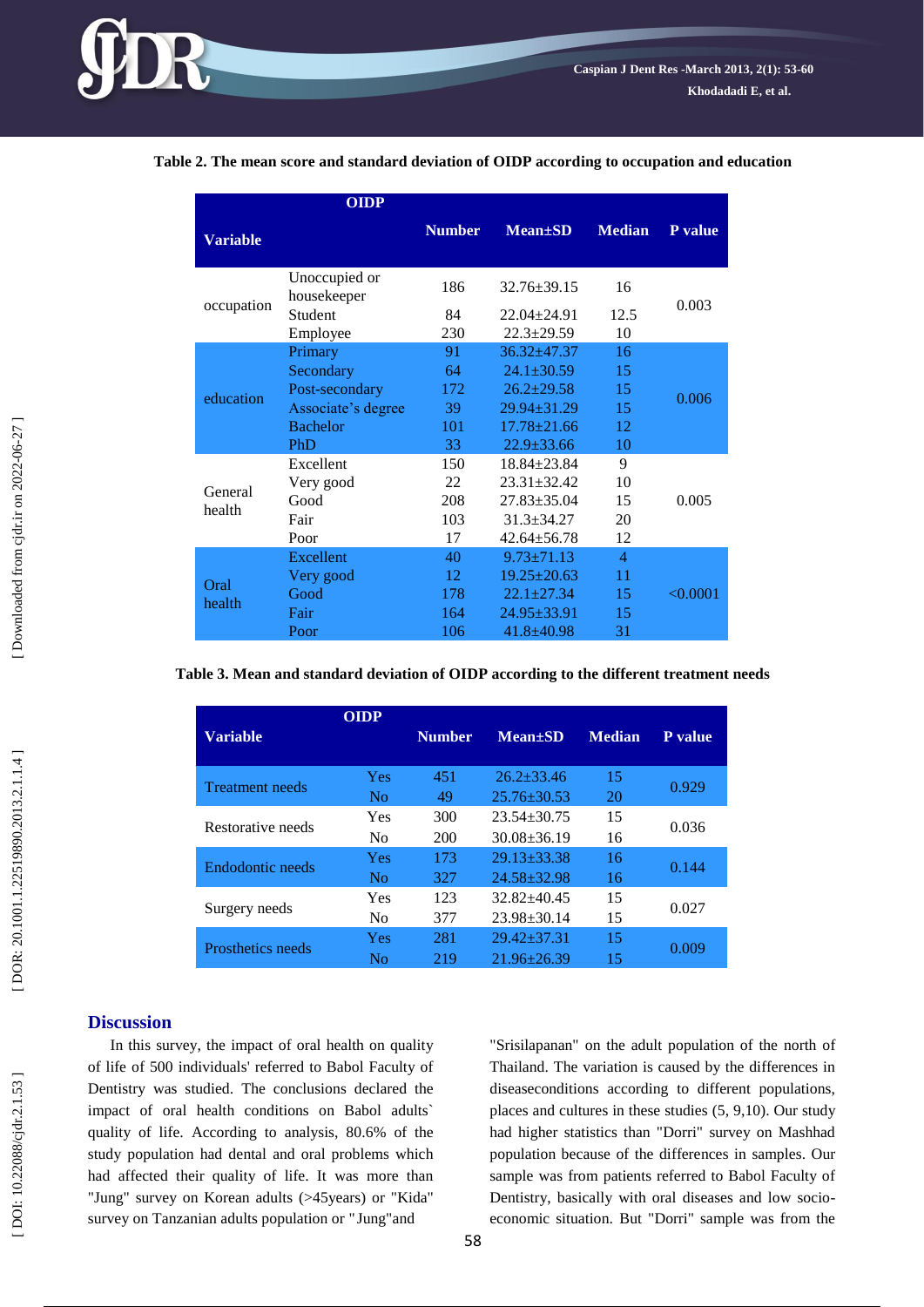

Imam Reza Shrine pilgrims in Mashhad. We had a rather similar result with "Gherunpong" study in Thailand, with a little difference because of different cultural conditions (11). In our study, the socio economic factors: sex, occupation and education and the impacts of these factors on OIDP score changes were studied. It was declared that "sex", "education" and "occupation" could affect OIDP.

The greatest impact on quality of life according to "sex" was in women, according to "occupation" was in more on the unemployed and house keeper, and in "education" was in primary level. This difference in "education" and "occupation" groups was because of this fact that most women were housekeepers and had primary level of education.

In other studies, assessing the impact of socioeconomic factors on quality of life;"sex" was an important factor in Montero et al's. study, women were more disabled and less satisfied with their oral conditions (12).

"Sex" and "age" were the two important factors in "Masalu's" and "Astrom's" studies, young students and women were more affected (13). In the present study, it was concluded that there was a significant relation between OIDP score and general health represented by samples which had impact on their quality of life, the less they represented their general health, the lower quality of life they had.

In Dorri et al.'s study, there was a significant relation between the represented general health and quality of life (8). In this study, OIDP score was closely related to "oral health". The higher OIDP scores belonged to individuals with poor oral health. In Sheiham " and " Srisilapanan " project, there was a significant relation between OIDP score and clinical variables of individual`s oral condition such as lacking of gingival fibers or teeth. There were similar results in Dorri et al.'s study too (6, 10).

In this study, the most significant chief complaint was eating function because of tooth pain and the least significant chief complaint was shopping and outdoor activities. In Tubert -Jeannin et al.'s study in France, the most significant chief complaint was "eating" and "brushing" because of tooth positions and oral scars (14). In "Jung et al " study, the most significant chief complaint was "eating" and the least significant chief complaint was "relaxing" (9). In "Dorri et al " study, the most significant chief complaint were 1 -"eating" , 2 -"job problems" ,3 -"sleeping" ,4 -"relaxing" and the least significant chief complaint was "shopping and outdoor activities " (8). In this study, it was concluded that the main reason for daily poor performances was tooth pain, the main problems with smiling were tooth decays, tooth malposition's and missing tooth and the main problem with social communication was halitosis.

The least important s problem with individual`s daily performance were orthodontic appliances, and tooth shape and position. This study declared that the quality of life of the majority of the samples was influenced by their oral health. However, the study population was from a low socio -economic level. Women had lower quality of life. There was a significant relation between quality of life and occupation, education and the frequency of flossing teeth. Dental and oral diseases mostly had influenced "eating" and less on "shopping and outdoor activities" .

The most important problem was tooth pain and the less important ones were shape and size of teeth and orthodontic appliances. There was a significant relation between the quality of life and treatment needs for oral surgery, tooth restoration and prosthetic which proved the importance of insurance policies to improve quality of life.

# **Acknowled gment s**

The authors thanks Mrs. Shirkhani for the statistical consultation and Mrs Bazrafshan and Mrs. Mokhtari as well.

**Conflict of interest**: There is no conflict of interest in this project .

### **References**

- 1. Becker M, Diamond R, Sainfort F. A new patient focused index for measuring quality of life in persons with severe and persistent mental illness. Qual Life Res 1993; 2: 239 -51.
- 2 . Bennett ME, Phillips CL. Assessment of health related quality of life for patients with severe skeletal disharmony: a review of the issues. Int J Adult Orthodon Orthognath Surg 1999; 14: 65 -75.
- 3 . Daly B, Watt RG, Batchelor P, Treasure ET. Essential Dental Public Health. <sup>4th</sup> ed. New York: Oxford University Press; 2007.p.40 -3.
- 4 . Locker D. Measuring Oral health: a conceptual framework. Community Dent Health 1988; 5: 3 -18.